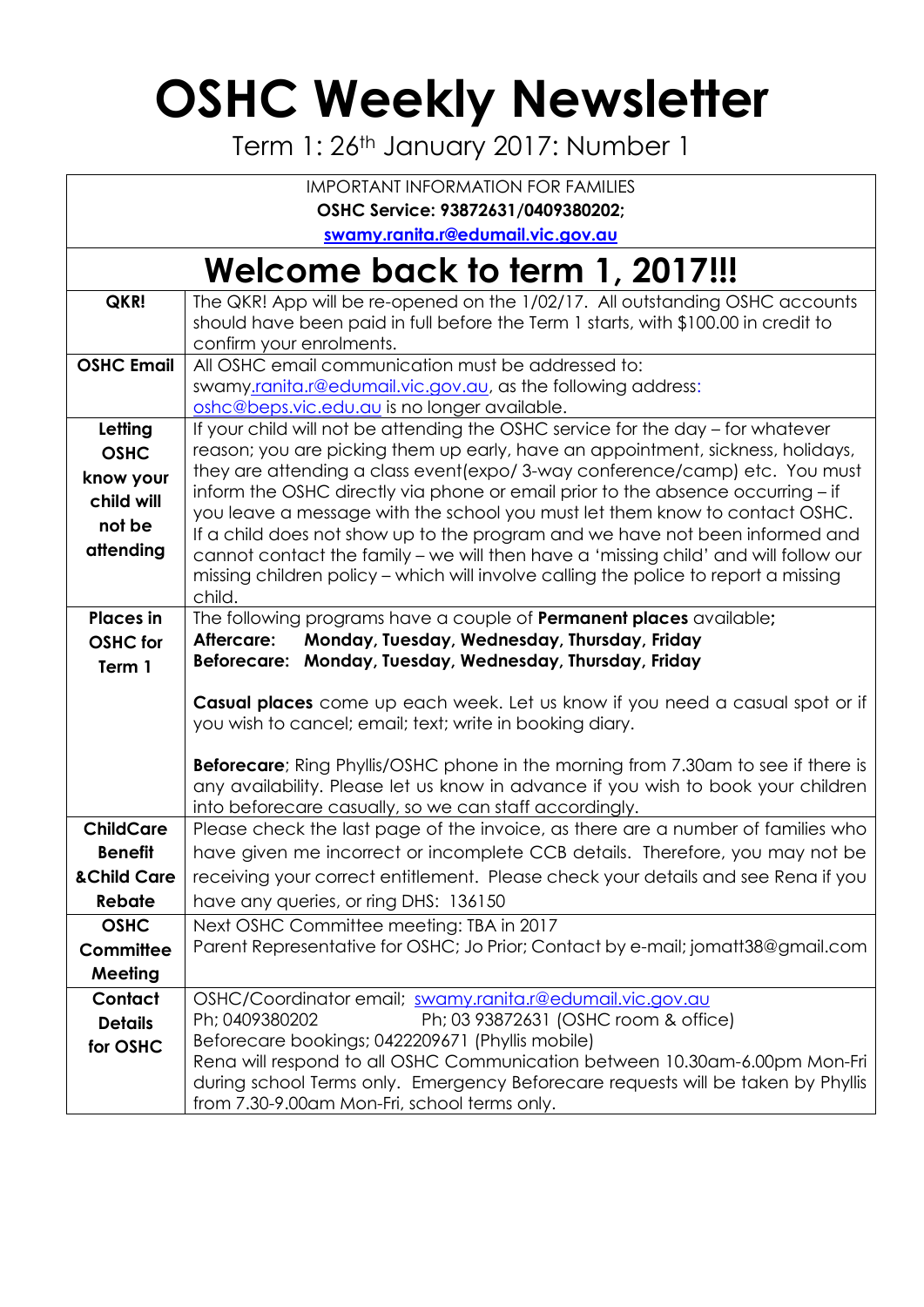## **Weekly Aftercare &Beforecare Program Plan**

## **Framework for School Age Care: Focus Outcomes;**

**1.'Children have a strong sense of identity'**

**2. 'Children are connected with and contribute to their world'**

**3. 'Children have a Strong Sense of Wellbeing'**

**4. 'Children are confident and involved learners'**

**5. 'Children are effective communicators'**

## **AFTERCARE**

| Day   | <b>Date</b>                 | <b>Activity</b>                                                                                                                                                                                      |                                                                                                                                                                                    |  |  |
|-------|-----------------------------|------------------------------------------------------------------------------------------------------------------------------------------------------------------------------------------------------|------------------------------------------------------------------------------------------------------------------------------------------------------------------------------------|--|--|
| Mon   | 30 <sup>th</sup><br>January | <b>CLOSED</b>                                                                                                                                                                                        |                                                                                                                                                                                    |  |  |
| Tues  | 31st<br>January             | Harri:<br>Indi:<br>Rusty:<br>Hayfa:<br>Olivia:<br>Rowena:<br>Paul:                                                                                                                                   | <b>Painting Summer Holiday Scenes</b><br>Cricket<br>Handball/Kubb<br>Nature Habitat & investigating snail life<br>My Holiday as a comic strip<br>Circus in the Hall<br>Art & Craft |  |  |
| Wed   | 1st<br>February             | Indiana:<br>Handball<br>Glenda:<br>Adventure playground/Master Chef<br>Rusty:<br>Cricket<br>Harri:<br>Paper Marbling<br>Olivia:<br>Musical Ball Tiggy<br>Justine:<br>Collage<br>Art & Craft<br>Paul: |                                                                                                                                                                                    |  |  |
| Thurs | 2 <sub>nd</sub><br>February | Indiana:<br>Harri:<br>Hayfa:<br>Glenda:<br>Meg:<br>Rusty:<br>Rowena:                                                                                                                                 | <b>Basketball</b><br>Preps; Peg People<br>Hula Hoops<br>Cooking Club: Chocolate Spiders<br><b>Making Christmas Cards</b><br><b>Board Games</b><br>Craft/Preps                      |  |  |
| Fri   | 3rd<br>February             | Glenda:<br>Rusty:<br>Indi:<br>Paul:                                                                                                                                                                  | Adventure/Masterchef/Outside Games<br>Wheels (Protective Gear must be worn)<br><b>Indoor Soccer</b><br>Art & Craft                                                                 |  |  |